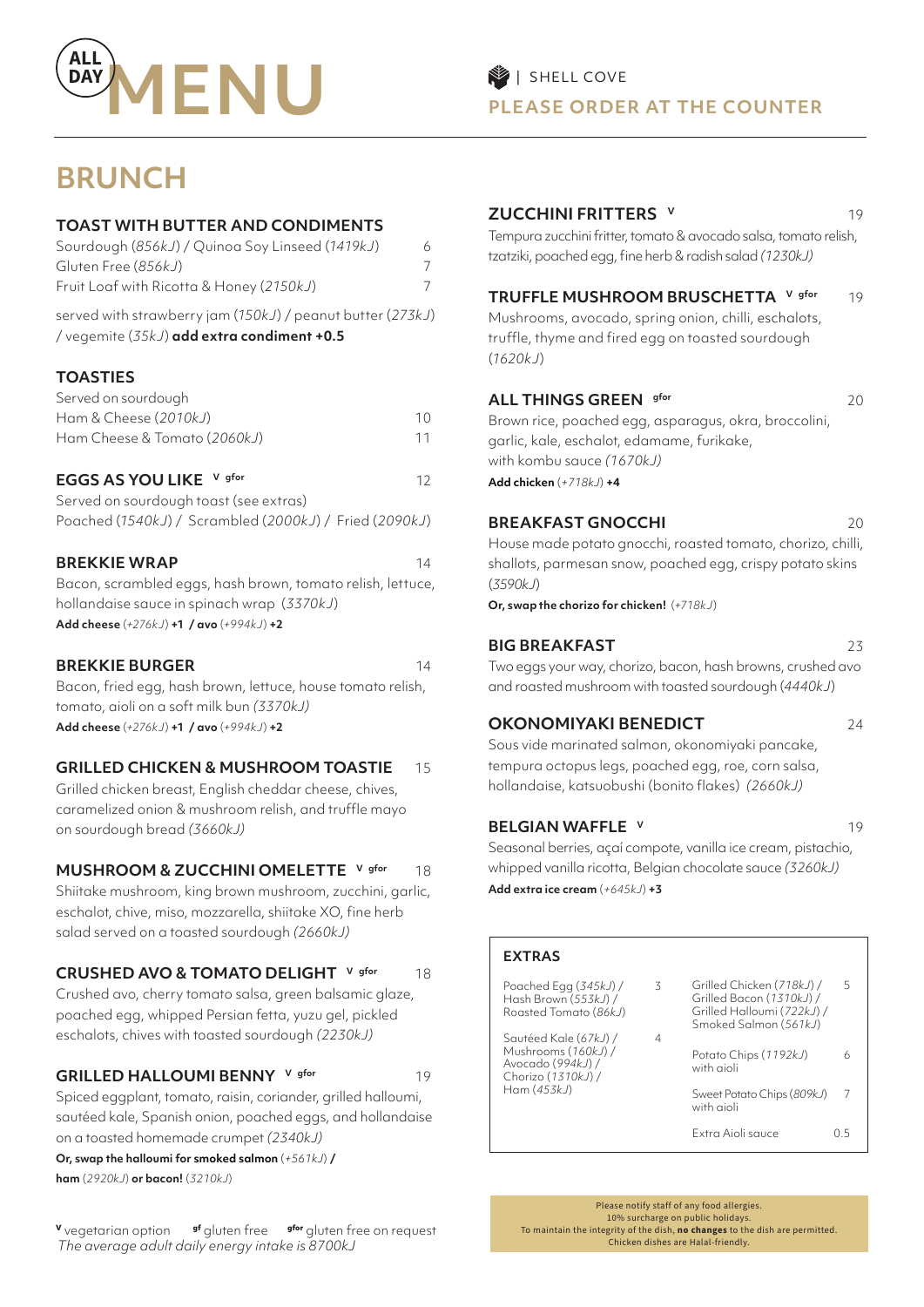

#### **ROASTED PUMPKIN SALAD V** 18

Roasted pumpkin, pepita seeds, whipped Persian fetta, tomato, avo, salad leaf, roasted Spanish onion, balsamic glaze *(2300kJ)* 

| Add avo $(+994kJ)$      | Add chicken $(+718kJ)$       | +5 |
|-------------------------|------------------------------|----|
| Add halloumi $(+722kJ)$ | Add smoked salmon $(+561kJ)$ | +5 |

#### **ROASTED CAULIFLOWER VEGAN BOWL V gf** 18

Braised cauliflower, roasted mushrooms, harvest corn, roasted pumpkin, quinoa, edamame, tahini dressing *(1370kJ)* 

#### **GRILLED CHICKEN SALAD** gf 19

Grilled chicken breast, green apple, onion, quinoa, avocado, soft boiled egg, carrots, shredded green coral lettuce, parmesan snow, honey mustard dressing *(1990kJ)*

## **BURGERS & SANDWICHES**

| $B.L.A.T.$ gfor<br>Bacon, lettuce, smashed avo, tomato, house sweet chilli<br>mayo on sourdough (3070kJ)<br>Add chips $(+1192k) + 4$                                                                            | 14 |
|-----------------------------------------------------------------------------------------------------------------------------------------------------------------------------------------------------------------|----|
| <b>CHICKEN FAJITA WRAP</b><br>Grilled marinated chicken, mixed peppers, onion, avocado,<br>lettuce, tomato, melted mozzarella cheese, peri peri mayo<br>on a spinach wrap (1940kJ)<br>Add chips $(+1192kJ) + 4$ | 15 |
| <b>CHICKEN SCHNITZEL WRAP</b><br>Panko crumbed chicken breast fillet, lettuce, avo, tomato,                                                                                                                     | 15 |

English cheddar cheese, sweet chilli mayo on a spinach wrap *(3240kJ)* 

**Add chips** (*+1192kJ*) **+4**

#### **CRISPY FRIED CHICKEN BURGER** 19

Crispy fried chicken fillet, lettuce, coleslaw, kewpie mayo, Japanese BBQ sauce on a soft milk bun with chips *(5090kJ)*

#### **GRILLED WAGYU BEEF CHEESEBURGER** 20

Wagyu beef patty, house tomato relish, lettuce, tomato, melted cheddar cheese, sour pickles, tempura onion, special burger sauce served on a milk bun with chips *(6280kJ)*

**<sup>V</sup>** vegetarian option **gf** gluten free **gfor** gluten free on request *The average adult daily energy intake is 8700kJ*

# **MAINS**

#### **CHICKEN SCHNITZEL** 20

Panko crumbed chicken breast fillet, cabbage slaw, chips, and creamy mushroom sauce *(3780kJ)* 

#### **FISH & CHIPS** 20

Crispy battered flathead fillets, chips and tartar sauce *(3330kJ)* 

#### **MUSHROOM RISOTTO v** 24

Shitake mushroom, king brown mushroom, porcini mushroom, miso, eschalots, chives, garlic, parmesan snow, truffle butter *(2550kJ)* 

**Add chicken** (*+718kJ*) **+4**

#### **SALMON RICE BOWL** 25

Teriyaki marinated salmon, brown rice, edamame, avo, greens, kewpie mayo, furikake, chives *(3850kJ)* 

| KID'S MENU<br>Served with Kid's AJ (+480kj)                            |    |
|------------------------------------------------------------------------|----|
| Kid's Brekkie<br>Scrambled egg, hash brown, with toast (1590kJ)        | 10 |
| Kid's Chicken Nuggets<br>With chips, tomato sauce (2650kJ)             | 10 |
| Kid's Fish & Chips $(2200kJ)$                                          | 10 |
| Kid's Waffle<br>With ice cream, chocolate sauce, strawberries (2780kJ) | 10 |

Please notify staff of any food allergies. 10% surcharge on public holidays. To maintain the integrity of the dish, **no changes** to the dish are permitted. Chicken dishes are Halal-friendly.